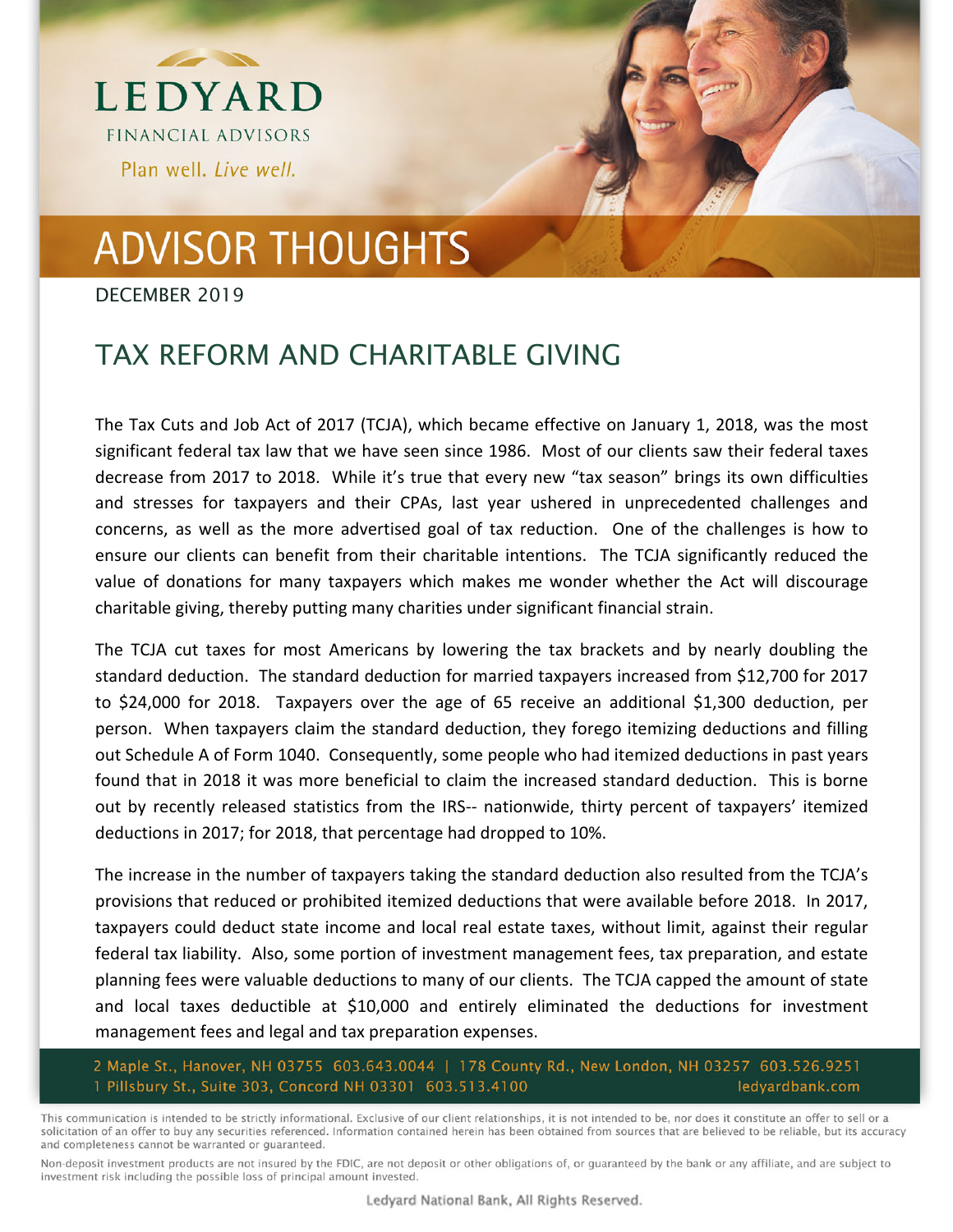## **ADVISOR THOUGHTS**

The curtailment of these deductions had the effect of making some charitable contributions have no federal tax benefit. For example, assume a married couple had itemized deductions totaling \$30,000 in 2017 that consisted of state income and real estate taxes of \$16,000, investment management fees of \$5,000 and charitable donations of \$9,000. In 2018, that couple would not have itemized because the state tax expense is limited to \$10,000, no deduction is allowed for investment management fees, and the \$9,000 in charitable gifts would make the itemized deduction only \$19,000 for 2018. This couple would have elected to take the new standard deduction of \$24,000. In this case, the \$9,000 charitable deduction provided no tax savings.

While it is true that this couple had a lower tax bill in 2018 than in 2017, two questions should be addressed. First, are there ways to ensure that future charitable contributions receive a tax benefit for your charitable giving? Second, will the tightening of allowable itemized deductions lead to less charitable giving under the TCJA?

One excellent provision in the law creates tax savings when charitable gifts are made directly from Individual Retirement Accounts. Our Financial Advisors are well-versed and very experienced in helping clients execute gifts through their IRAs. Generally, any taxpayer over 70 % can give up to \$100,000 yearly from their IRA directly to charity. So, if your Required Minimum Distribution from the IRA is \$40,000, and you give \$10,000 to charities, then the taxable amount of the IRA income is only \$30,000. By doing this, you are excluding that \$10,000 from taxable income, and you can do this without worrying about whether you have enough other deductions to itemize.

Another tax strategy available to ensure a benefit is received from a charitable gift is to "bunch" two years of charitable giving into one calendar year. Instead of responding to charitable requests this December, consider holding off until the following January. Then, in the following December, make the same, usual gifts before year end. That way your chances of itemizing deductions is much greater since you will be claiming two years of charitable gifts on one tax return. By claiming the standard deduction in odd years and itemizing in even years, many of our clients experience significant tax savings.

For our Vermont clients, I should point out that even though Vermont has decided to eliminate itemized deductions, it does allow a 5% tax credit on the amount of charitable gifts made. So, a charitable gift of \$1,000 creates a \$50 credit on the state tax return. This is true whether or not you itemize deductions on your federal return. The value of a deduction for state tax purposes should always be considered, whether or not there is a federal benefit from the gift.

The other question I wanted to raise concerns the long‐term effect that the TCJA will have on the financial health of charitable organizations. The increase in the standard deduction will likely discourage some individuals from making charitable contributions. According to IRS figures, the amount of charitable contributions reported on 2018 income tax returns was only \$102 Billion. In 2017, that amount was \$160 Billion. Admittedly, the 2018 figures were somewhat understated